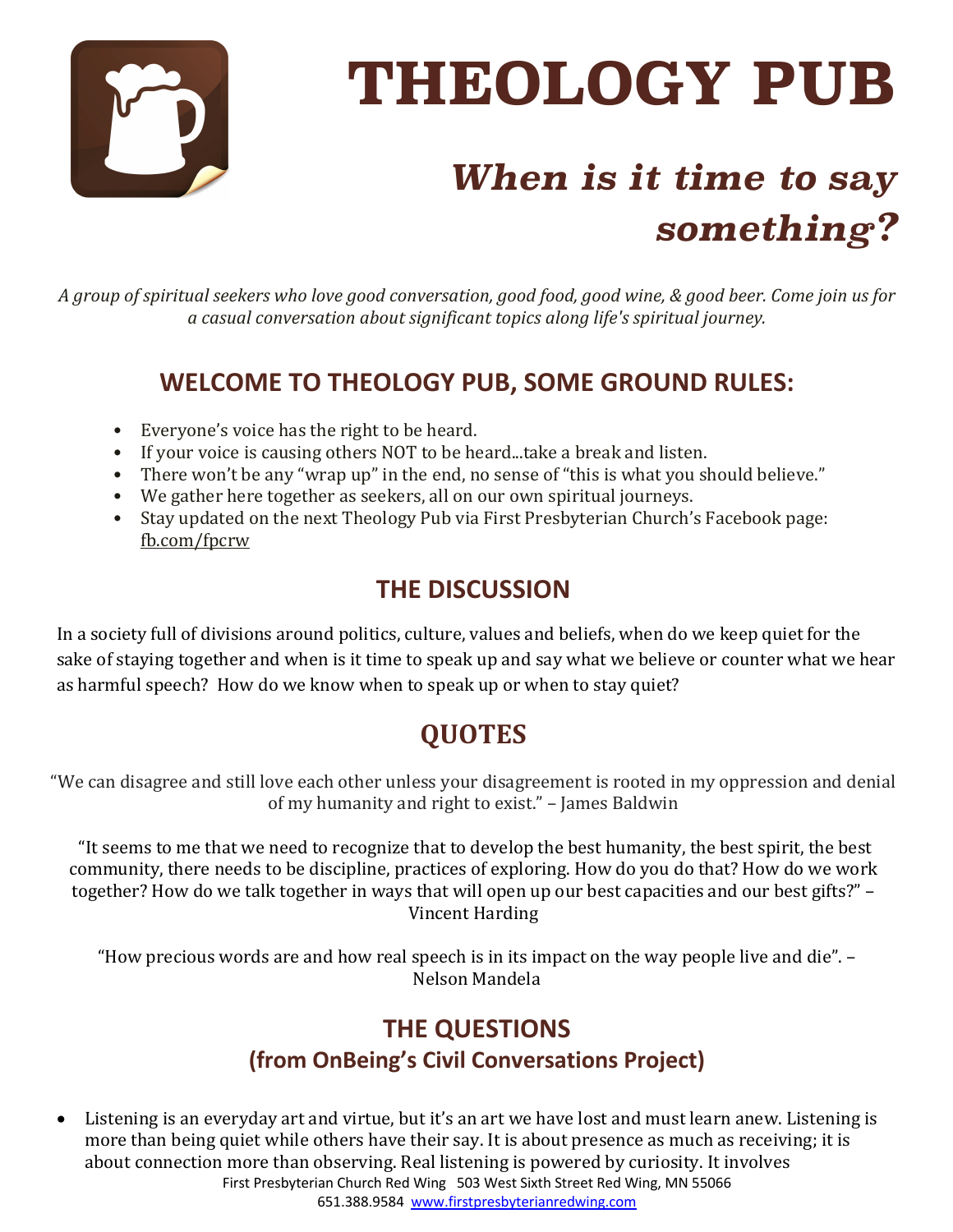vulnerability  $-$  a willingness to be surprised, to let go of assumptions and take in ambiguity. It is never in "gotcha" mode. The generous listener wants to understand the humanity behind the words of the other, and patiently summons one's own best self and one's own most generous words and questions. How does our ability to listen and our conversation partner's ability to listen help us decide whether to say something or not?

- You can disagree with another person's opinions; you can disagree with their doctrines; you can't disagree with their experience. As people walk across the line between speaking for themselves and moving into abstractions and issues, you can gently coax them back with questions like these:
	- Tell me what you mean when you use that word.
	- Put some bones on that idea for me.
	- Can you tell a story to illustrate that?

"When you are really struggling with someone, and it's someone you're supposed to hate because of ideology or belief, move in. Get curious. Get closer. Ask questions. Try to connect. Find something. Remind yourself of that spiritual belief of inextricable connection: How am I connected to you in a way that is bigger and more primal than our politics?" – Brene Brown **When we say** something, are we seeking to correct or change, seeking connection, or something else?

• The wisest people we've interviewed carry a humility that manifests as tenderness in a creative interplay with power. **How does humility help us decide whether to say something or not?** 

#### **SOME SCRIPTURES TO THINK ABOUT**

#### **Proverbs 31:8-9**

<sup>8</sup> Speak out for those who cannot speak, for the rights of all the destitute. <sup>9</sup> Speak out, judge righteously, defend the rights of the poor and needy.

#### **Ephesians 4:29**

<sup>29</sup> Let no evil talk come out of your mouths, but only what is useful for building up,<sup>[b]</sup> as there is need, so that your words may give grace to those who hear.

#### **Matthew 23:26**

 $36$  I tell you, on the day of judgment you will have to give an account for every careless word you utter;  $37$  for by your words you will be justified, and by your words you will be condemned."

#### **Colossians 4:5-6**